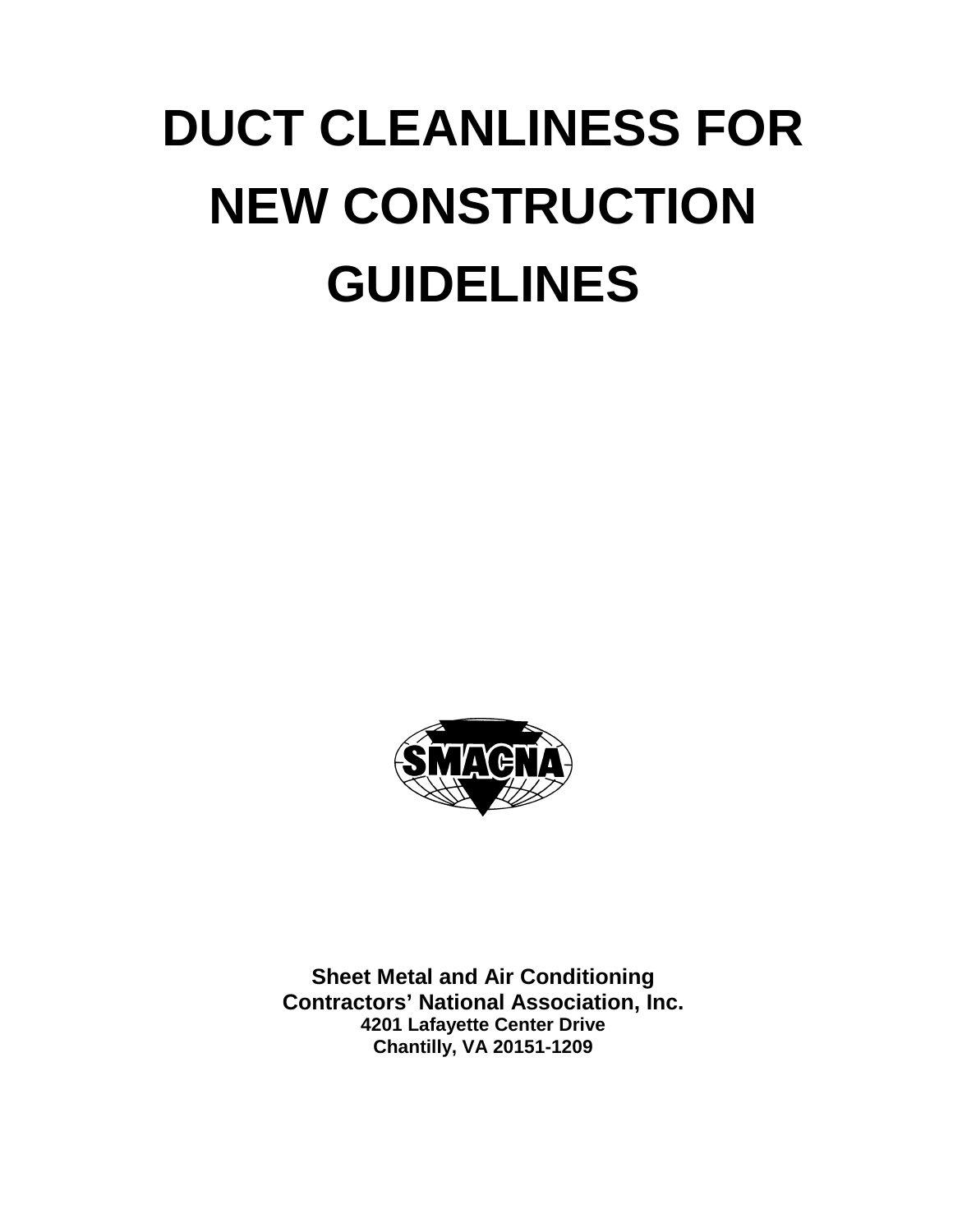# **DUCT CLEANLINESS FOR NEW CONSTRUCTION**

©SMACNA 2000

All Rights Reserved

### **SHEET METAL AND AIR CONDITIONING CONTRACTORS' NATIONAL ASSOCIATION, INC.**

4201 Lafayette Center Drive Chantilly, VA 20151-1209

Printed in the U.S.A.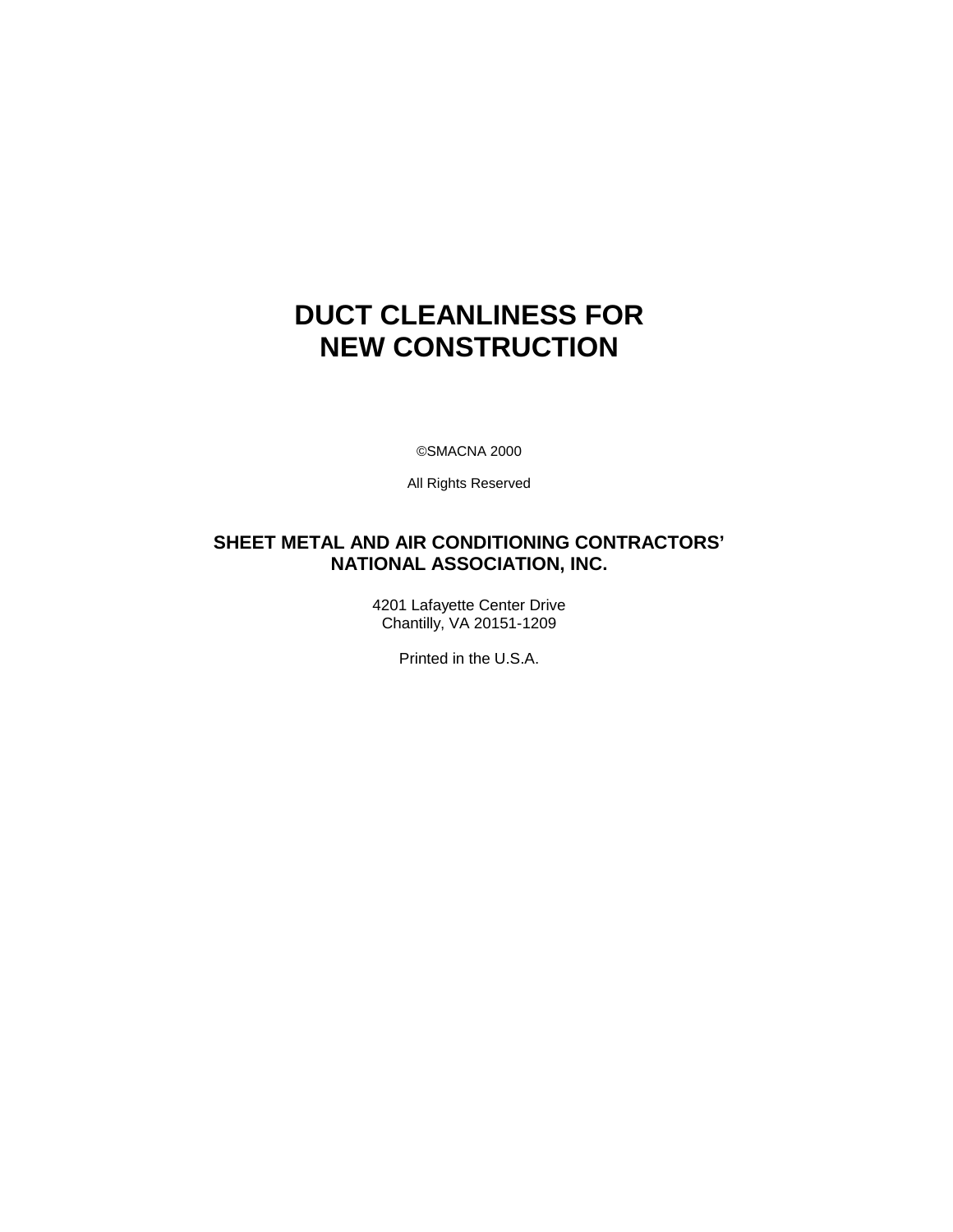## **DUCT CLEANING TASK FORCE**

Randy Novak, Chairman Novak Heating & Air Conditioning, Inc. Cedar Rapids, IA

Peter Vath Heritage Air Systems, Inc. Deer Park, NY

Eli P. Howard, III SMACNA Staff Chantilly, VA

Craig Benson Paramount Sheet Metal, Ltd. Port Coquitlam, BC

Jeff Chase Cox Engineering Co. Canton, MA

Jeff R. Yago, P.E. Technical Writer Gum Springs, VA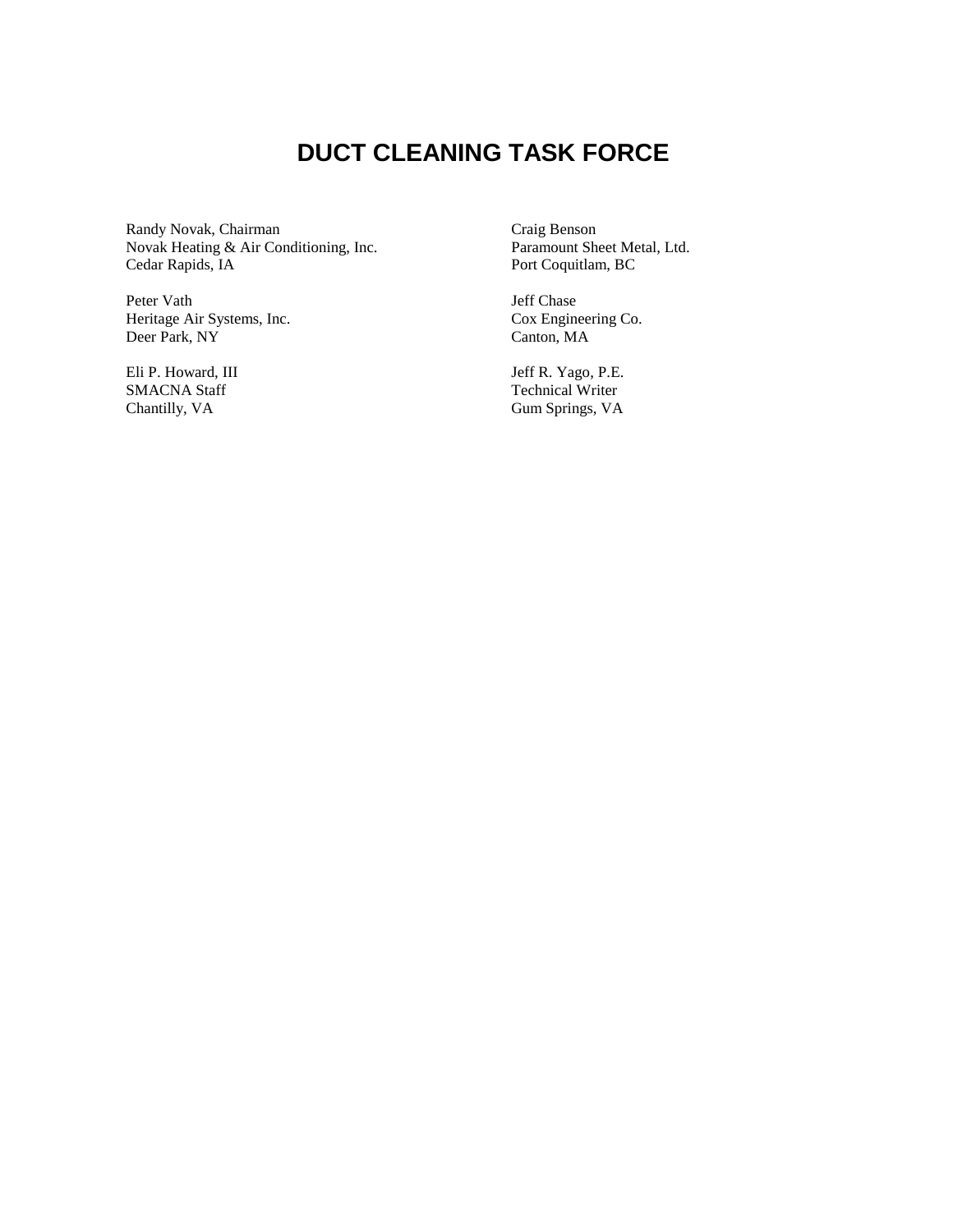# **TABLE OF CONTENTS**

| <b>SECTION 1</b> | INTRODUCTION 1.1  |  |
|------------------|-------------------|--|
| 1.1              |                   |  |
| <b>SECTION 2</b> |                   |  |
| 2.1              |                   |  |
| 2.2              |                   |  |
| 2.3              |                   |  |
| 2.4              |                   |  |
| 2.5              |                   |  |
| <b>SECTION 3</b> |                   |  |
| 3.1              |                   |  |
| 3.2              |                   |  |
| 3.3              |                   |  |
| 3.4              |                   |  |
| <b>APPENDIX</b>  | <b>REFERENCES</b> |  |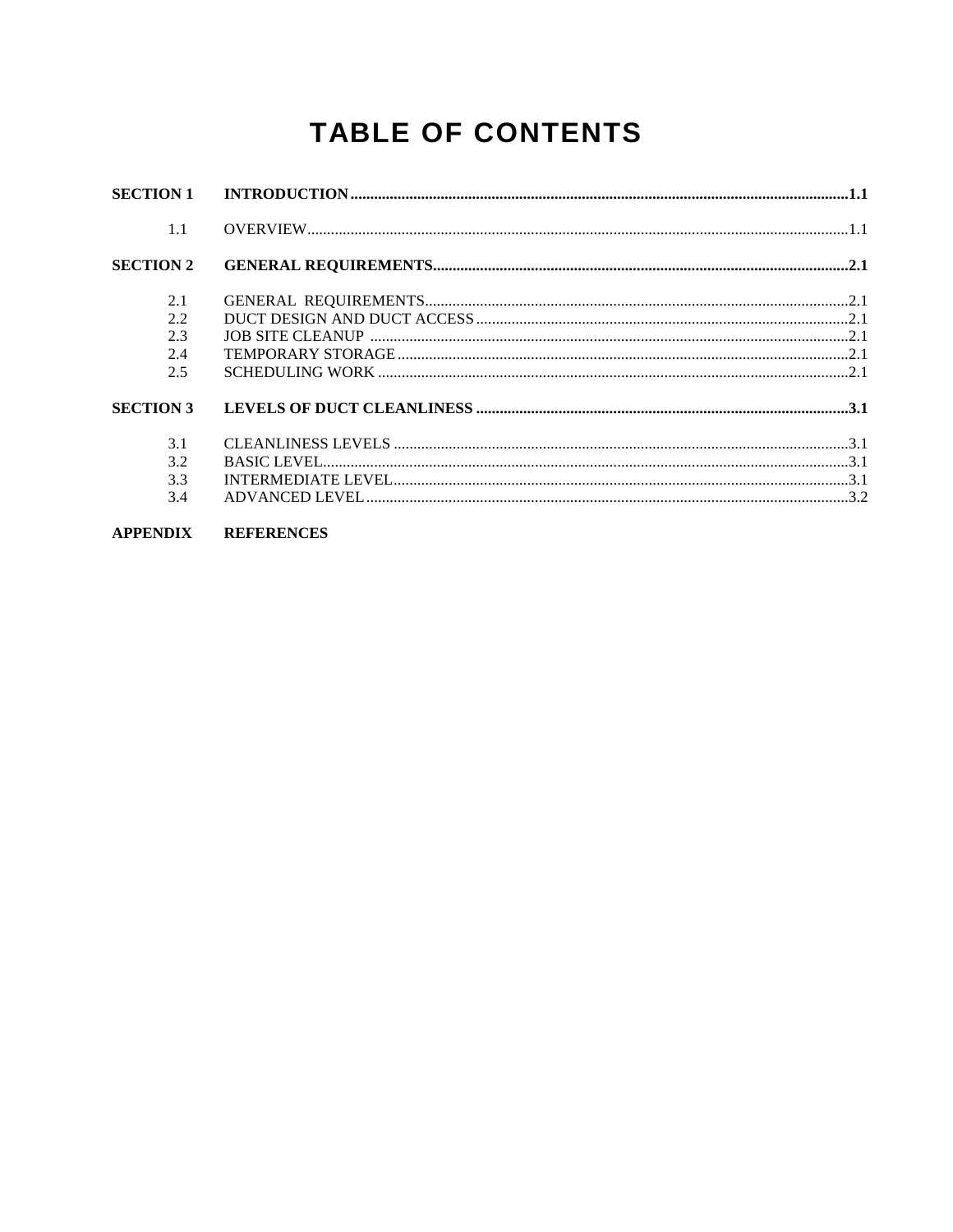#### **1.1 OVERVIEW**

 systems during construction can have a negative Duct installation contractors involved in new commercial building construction are having to address far more air quality and system contamination concerns than in the past. Owners and their construction representatives are also recognizing that inadequate job site cleanup practices and temporary operation of the HVAC impact on future HVAC system maintenance costs and employee productivity.

 installation recommendations that can be This guideline is intended to help the commercial duct installation contractor, design engineers and building owners to become more familiar with guidelines to control and reduce contamination during duct installation, and to provide reasonable implemented to meet these goals.

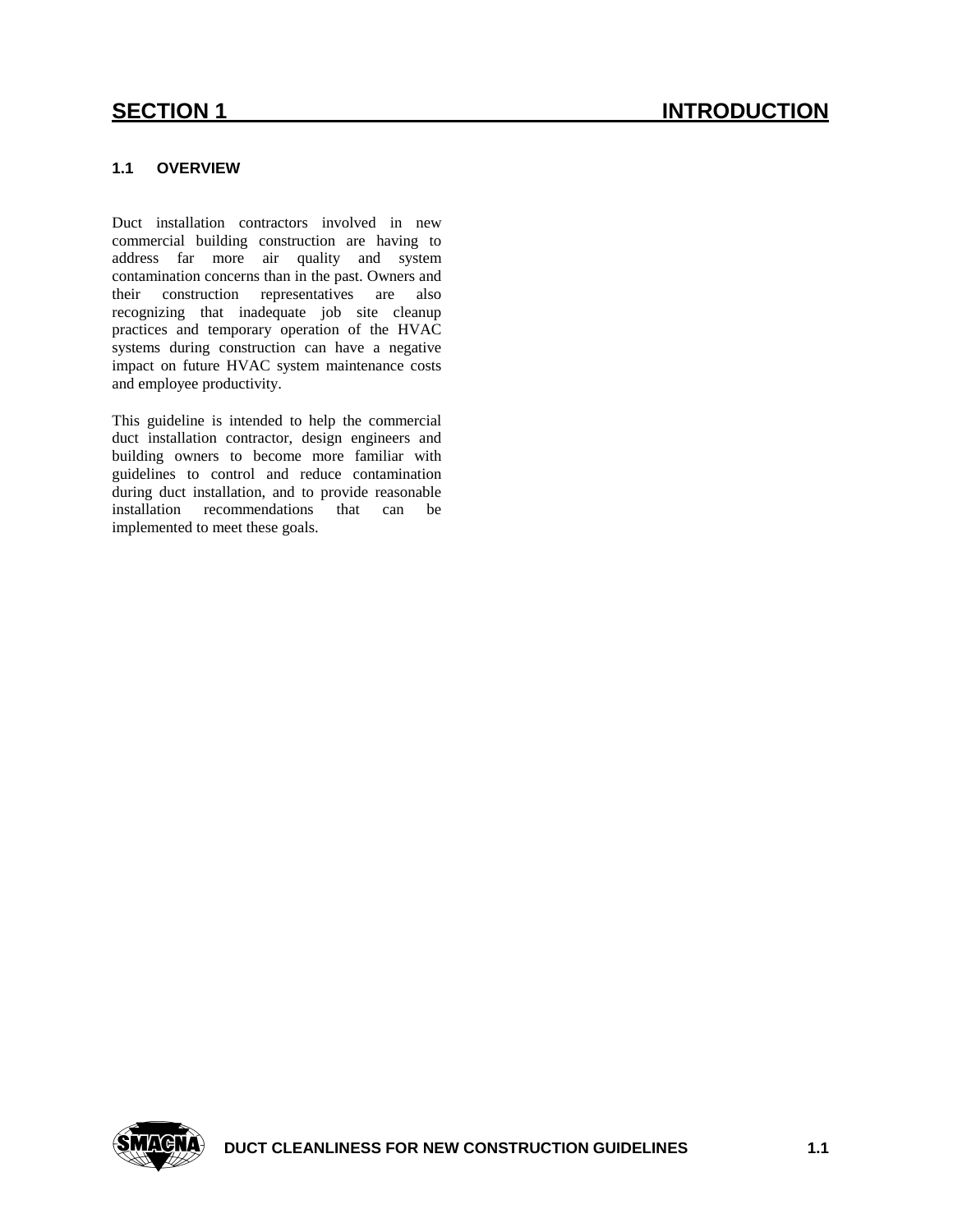#### **2.1 GENERAL REQUIREMENTS**

 contamination being introduced during installation. contamination relate to HVAC system design, scheduling. Although many of these functions may This section will address several procedures that can be implemented on any commercial duct installation project to reduce the potential for duct The following recommendations to reduce duct general job site cleanup, material storage, and work not be the responsibility of the duct installer, awareness of their impact and better job site coordination can improve the cleanliness of the work environment.

#### **2.2 DUCT DESIGN AND DUCT ACCESS**

 also important at the top and bottom of vertical access to the interior of these duct systems was not access panels require more definition in new Designers are starting to recognize the need for more duct access panels near major duct transitions and along long sections of straight ductwork, in addition to those normally required near fire dampers and fans. Special attention to duct access is ducts having multiple floor penetrations. Prior to the 1970's, duct systems in commercial buildings were installed and buried behind walls and ceilings, and identified as necessary. Duct systems are becoming a serviceable maintenance item in commercial buildings due to Indoor Air Quality (IAQ) issues, and the proper quantity, size, and location of duct construction design documents.

#### **2.3 JOB SITE CLEANUP**

 The level and timing of cleanup procedures on the be a much greater potential for contamination of the job site can have a direct impact on the cleanliness of the HVAC system installation, regardless of which trades are involved. If good housekeeping procedures are not followed by everyone, there will duct systems.

#### **2.4 TEMPORARY STORAGE**

Job site duct material storage areas should be located away from high dust generating processes such as masonry or tile cutters, cutoff saws, drywall sanding, mortar and plaster mixers, roof pitch kettles, portable electric generators, and main walkways that will be constantly broom swept. The

general contractor should designate a suitable area for temporary storage.

 To prevent ductwork material damage from standing water, storage locations should include pallets or blocking to keep fabricated metal ductwork above the floor surface. If there is risk of water runoff from above or dusty work areas cannot be avoided, coverage should be used to protect stored materials.

#### **2.5 SCHEDULING OF WORK**

 The coordination of all trades and the scheduling of that will minimize the effort required to keep the work is the primary responsibility of the general contractor. However, there are many simple work site scheduling procedures that can be established duct system clean during installation and system startup.

 under construction to maintain required temperature system by installing temporary filters at the air There are times when the HVAC system must be continuously operated while the building is still or humidity levels for other construction activities. During startup operation of the HVAC system, special care should be taken to protect the return air handling unit.

The following sections will discuss these temporary protective measures in more detail, based on the level of duct cleanliness specified.

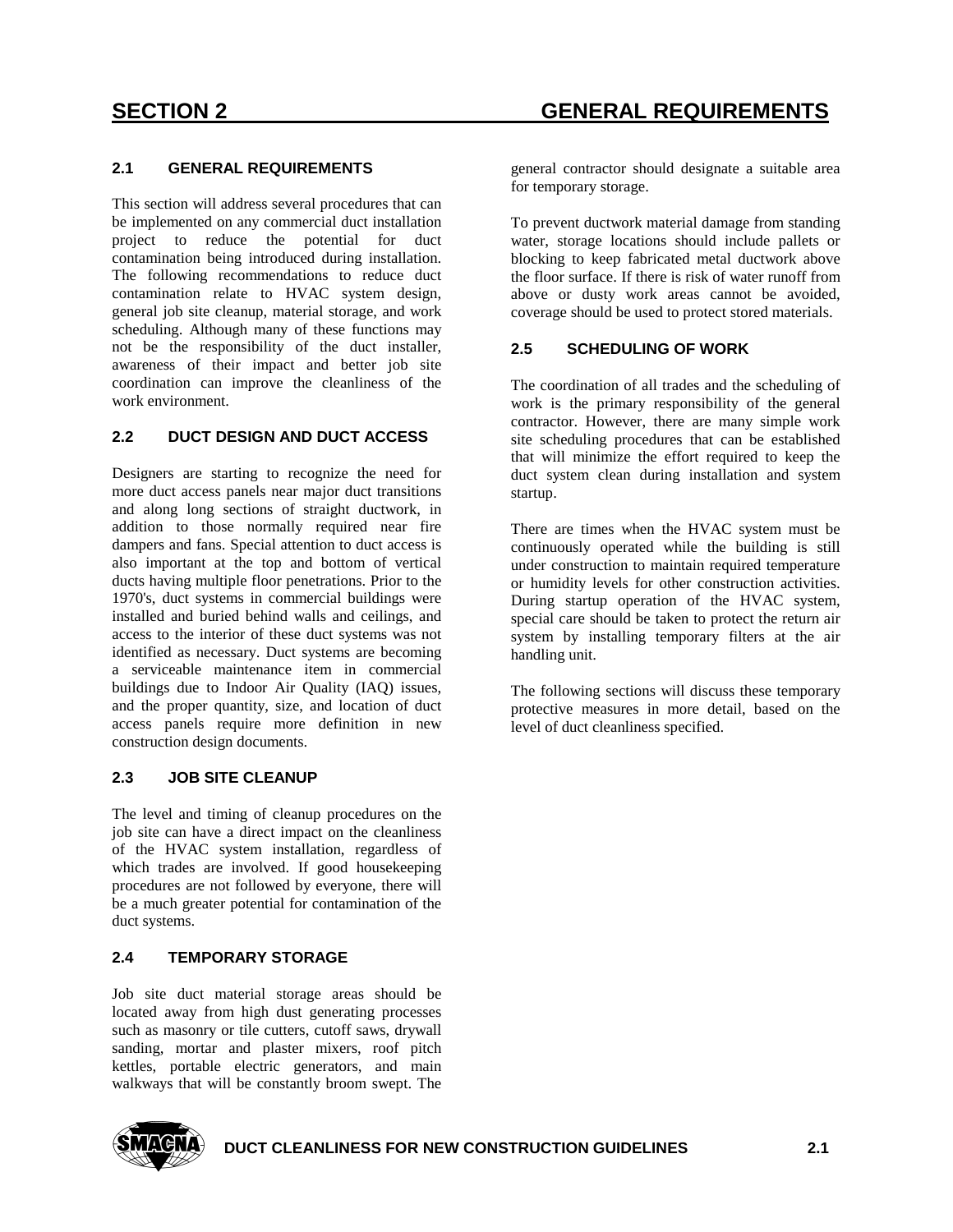#### **3.1 CLEANLINESS LEVELS**

 levels of contamination are still being refined and How clean or dirty a duct system is can be very subjective and difficult to standardize measurement. Duct cleaning specifications and accurate verification measurements to quantify acceptable can be quite detailed involving special laser particle counters. The construction documents should have a specific specification that addresses duct cleaning and acceptable level of contaminants allowed in the HVAC system. If these detailed specifications are not defined and the installation does not involve zero tolerance areas like clean rooms, SMACNA recommends three generic levels of duct cleanliness for these typical duct installations. The following table lists the three standardized levels of duct installation cleanliness, in order of increasing restrictions on dirt contamination.

#### **Duct Cleanliness Levels**

- A. Basic Level
	- B. Intermediate Level
	- $C_{\cdot}$ Advanced Level

 cleanliness is expected, you should be sure your intend to provide. The basic level should be If the specifications do not identify what level of contract identifies which level of cleanliness you assumed unless noted.

#### **3.2 BASIC LEVEL**

#### **3.2.1 CONDITION OF DUCTS**

Ductwork leaving the premises of the manufacturer will include some or all of the following:

- (a) internal and/or external self-adhesive labels or marking for part(s) identification;
- (b) exposed mastic sealant;
- (c) light zinc oxide coating on the metal surface;
- (d) a light coating of oil on machine formed ductwork;
- (e) minor protrusions into the airway of rivets, screws, bolts and other jointing devices;
- (f) internal insulation and associated fasteners;
- (g) discoloration marks from plasma cutting process.

## **SECTION 3 LEVELS OF DUCT CLEANLINESS**

 It should be noted that ductwork will not be wiped down or specially cleaned at this level unless specified.

#### **3.2.2 DELIVERY TO SITE**

Unless otherwise specified, ductwork delivered from the premises of the manufacturer will have no protection. However, care must be taken to prevent damage during transportation and off loading.

#### **3.2.3 INSTALLATION**

Before the installation of individual duct sections they are to be inspected to ensure that they are free from all debris, but not be wiped or specially cleaned.

#### **3.2.4 PROTECTION OF DUCTWORK RISERS**

All risers must be covered to prevent the entry of debris into the duct.

#### **3.2.5 DOWNWARD FACING AND HORIZONTAL DUCT OPENINGS**

Downward facing and horizontal openings will not be required to be covered.

#### **3.2.6 ACCESS PROVISIONS FOR ON-GOING MAINTENANCE**

 of access opening required for maintenance of the The specifier shall define the size, location and type system.

#### **3.2.7 ACCESS OPENINGS TO IN-DUCT PLANT**

 Access covers shall be firmly fitted in position on completion of each section of the work.

#### **3.3 INTERMEDIATE LEVEL**

In addition to the provisions of the basic level, the following requirements should also be undertaken:

#### **3.3.1 SITE STORAGE**

The area provided for storage shall be clean, dry and exposure to dust minimized.



#### **DUCT CLEANLINESS FOR NEW CONSTRUCTION GUIDELINES 3.1**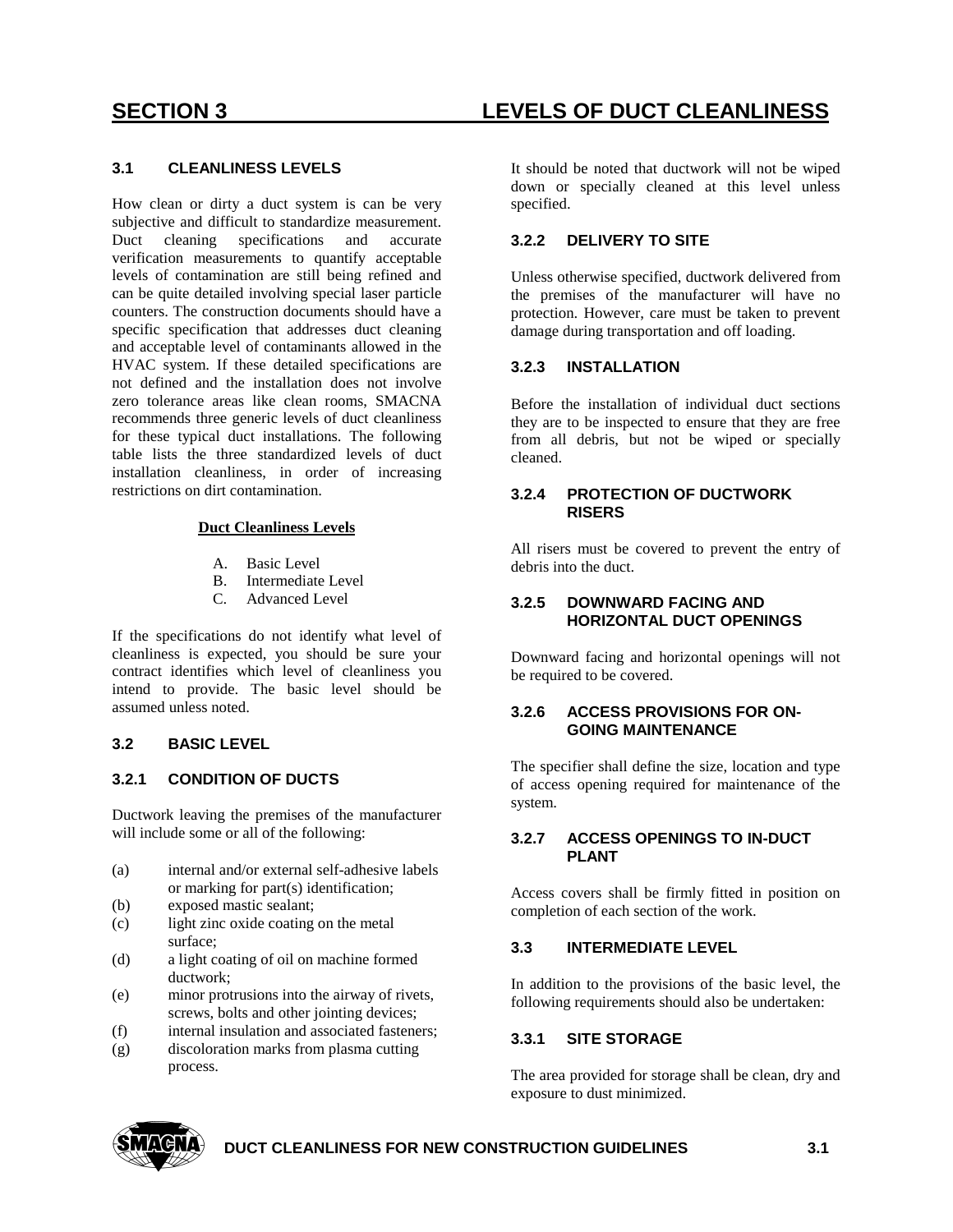#### **3.3.2 INSTALLATION**

- (a) the working area should be clean and dry and protected from the elements;
- (b) the internal surfaces of the uninsulated ductwork shall be wiped to remove excess dust immediately prior to installation;
- (c) open ends on completed ductwork and overnight work-in-progress shall be sealed.

#### **3.4 ADVANCED LEVEL**

 In addition to the provisions of the intermediate level, the following requirements should also be undertaken:

#### **3.4.1 PRODUCTION AND SITE DELIVERY REQUIREMENTS**

- (a) all self-adhesive labels for part identification are to be applied to external surfaces only;
- (b) to maintain cleanliness during transportation, all ductwork shall be sealed either by blanking or capping duct ends, bagging small fittings, surface wrapping or shrink wrapping.

#### **3.4.2 SITE STORAGE**

- (a) a clean and dry environment where the ductwork is protected from dust, must be provided for the storage of ductwork prior to installation;
- and if damaged resealed with an (b) all sealed ends shall be visually examined appropriate material.

#### **3.4.3 INSTALLATION**

 installation and inspected to determine if additional The working area shall be clean, dry and the ductwork protected from dust. Protective coverings shall only be removed immediately before wipe down is necessary.